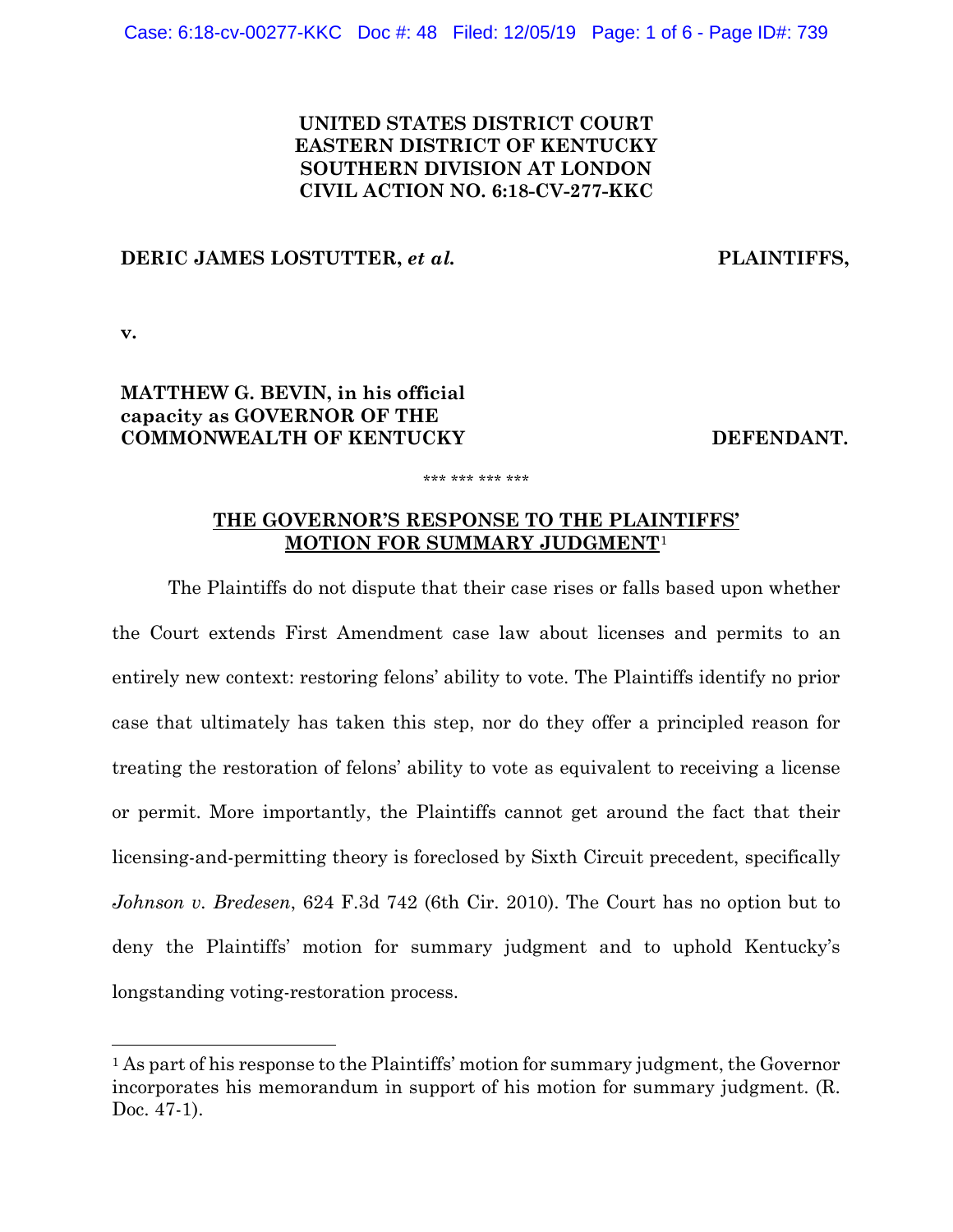Case: 6:18-cv-00277-KKC Doc #: 48 Filed: 12/05/19 Page: 2 of 6 - Page ID#: 740

#### **ARGUMENT**

The Plaintiffs' lead citation in their summary-judgment motion is *Louisiana v. United States*, 380 U.S. 145 (1965). The Plaintiffs' reliance on *Louisiana*—not to mention their unwillingness to grapple with the facts or claims at issue there—shows how far the Plaintiffs want the Court to reach in order to rule in their favor. *Louisiana* concerned an "interpretation test" for voting registration, which required an individual seeking to register to vote to "give a reasonable interpretation' of any section of the State or Federal Constitution 'when read to him by the registrar.'" *Id.*  at 149. Some state officials used this scheme as "part of a successful plan to deprive Louisiana [African-Americans] of their right to vote." *Id.* at 151. The Supreme Court summarized the evidence of this effort as follows: "As the evidence showed, [African-American] people, even some with the most advanced education and scholarship, were declared by voting registrars with less education to have an unsatisfactory understanding of the Constitution of Louisiana or of the United States." *Id.* at 153. The Supreme Court correctly concluded that this violates the Fifteenth Amendment. *Id.*

This case, of course, is nothing like *Louisiana*. Most obviously, the Plaintiffs have not raised a Fifteenth Amendment claim here. Nor have they alleged that the Governor acted in a discriminatory fashion, as was shown about the state officials in *Louisiana*. If the Plaintiffs had a good-faith basis to make such a claim, it could be actionable under *Hunter v. Underwood*, 471 U.S. 222, 227-29 (1985). (*See* R. Doc. 47- 1 at 9 n.6).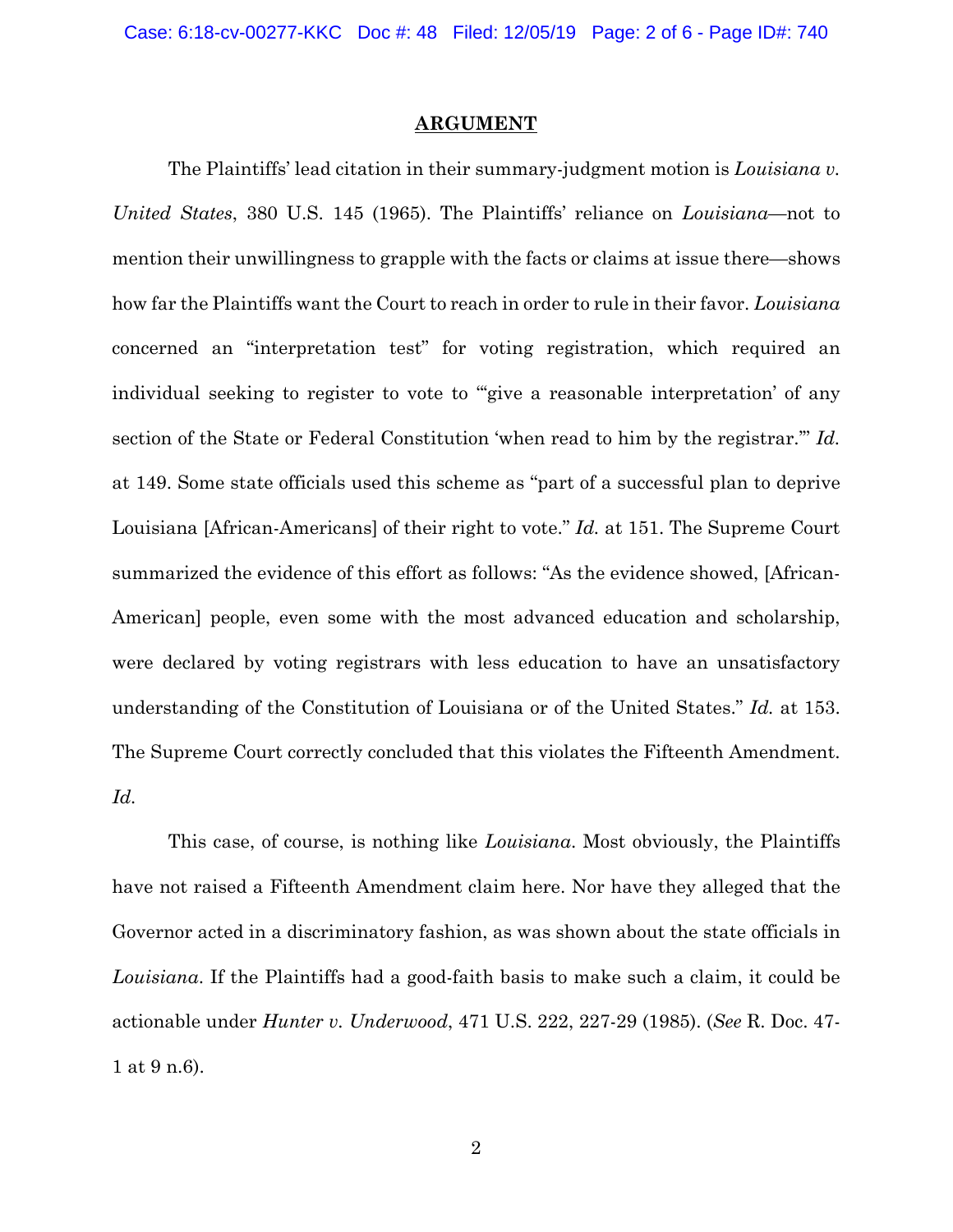Instead of claiming that the Governor has used his restoration power in a discriminatory manner, the Plaintiffs have alleged that there is a mere "risk" that the Governor will do so. (R. Doc. 31  $\P$ , 3, 45, 53). This "risk," according to the Plaintiffs, makes Kentucky's reenfranchisement scheme unconstitutional in all circumstances, regardless of whether the Governor actually acts in a discriminatory manner. To state the obvious, this claim, which is based primarily on First Amendment case law about licenses and permits, is nothing like the Fifteenth Amendment claim that the Supreme Court decided in *Louisiana*, where there was *affirmative proof* of discrimination—not a hypothetical risk of such. Unlike *Louisiana*, where state officials created "a trap, sufficient to stop even the most brilliant man on his way to the voting booth," 380 U.S. at 153, the Plaintiffs have not even attempted to argue that the Governor has acted in such a discriminatory manner here.

Regardless, the biggest problem with the Plaintiffs' claims is that they are contrary to binding Sixth Circuit precedent. More specifically, the Plaintiffs have no answer for *Johnson v. Bredesen*. The most that the Plaintiffs can muster is that *Johnson* is "necessarily limited to the facts and claims presented to the Court" and that the Court need not follow unidentified *dicta* from *Johnson*. (R. Doc. 46 at 13). But the legal issue decided by *Johnson*—that felons who have lost the ability to vote do not have a constitutional entitlement to regain the ability to vote—is dispositive of the Plaintiffs' First Amendment claims, which necessarily depend upon the Plaintiffs being able to invoke a constitutional right.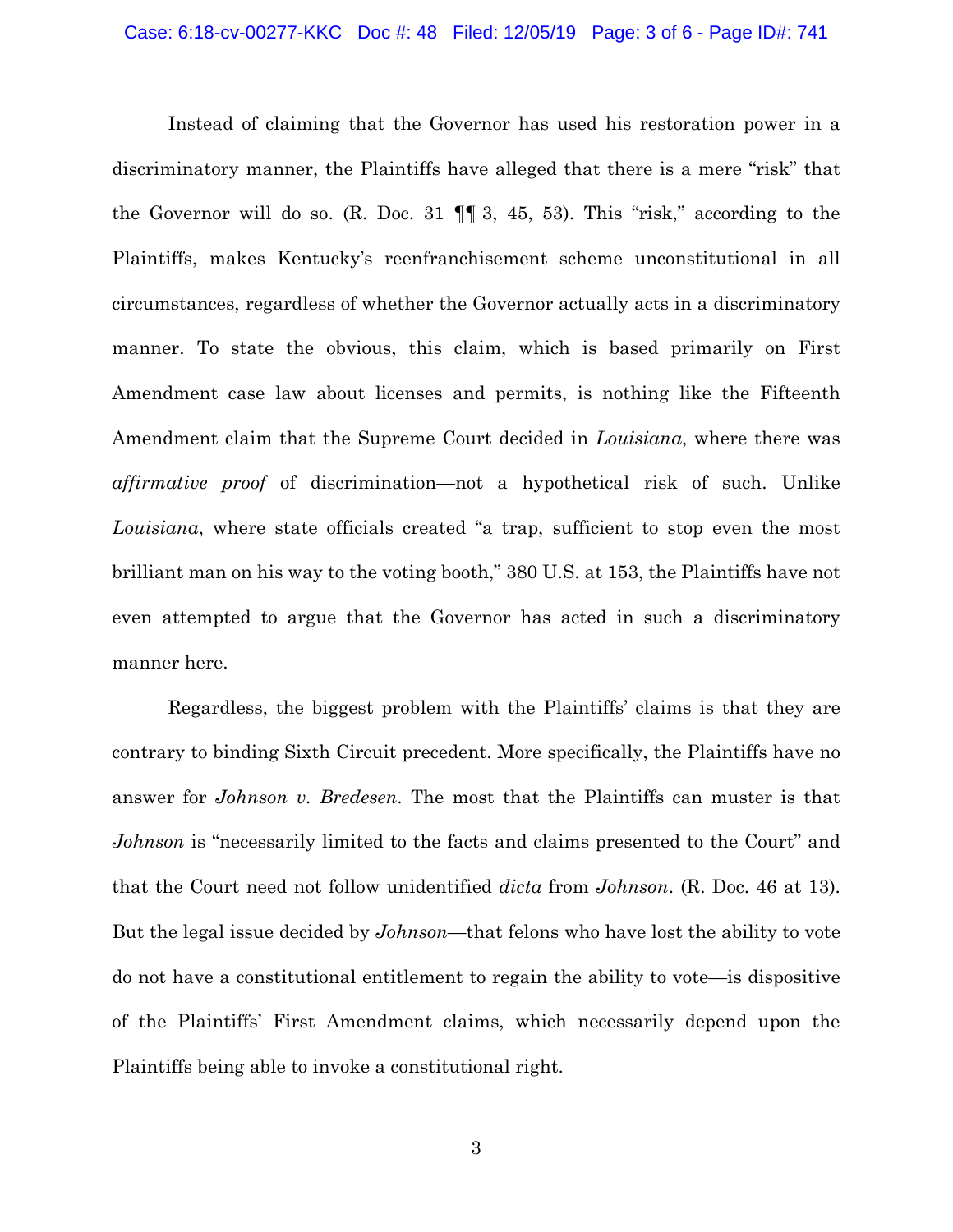#### Case: 6:18-cv-00277-KKC Doc #: 48 Filed: 12/05/19 Page: 4 of 6 - Page ID#: 742

To recap, *Johnson* concerned a state statute that conditioned reenfranchisement on full payment of restitution and child support. 624 F.3d at 745. In rejecting a Fourteenth Amendment challenge, the Sixth Circuit held that "[h]aving lost their voting rights, Plaintiffs lack *any fundamental interest* to assert." *Id.* at 746 (emphasis added). Elsewhere in the decision, *Johnson* described a felon's ability to vote as a "mere 'statutory benefit.'" *Id.* at 749 (citation omitted). A statutory benefit, by definition, is not a constitutional right protected by the First Amendment. Eliminating any doubt about this issue, *Johnson* further held that felon reenfranchisement "merely relate[s] to the restoration of a civil right to which Plaintiffs *have no legal claim* . . . ." *See id.* at 748-49 (emphasis added). These aspects of *Johnson* will be rendered meaningless if the Court sustains the Plaintiffs' argument that felons who have lost the ability to vote have a First Amendment interest in voting.

The portion of *Johnson* that resolved the felons' Twenty-Fourth Amendment claim provides even stronger reasons to reject the Plaintiffs' claims. By way of background, the *Johnson* plaintiffs claimed that requiring them to pay child support and restitution before receiving the ability to vote amounted to an unconstitutional poll tax, in violation of the Twenty-Fourth Amendment. *Id.* at 750-51. The Sixth Circuit rejected this argument, explaining that "[t]he re-enfranchisement law at issue does not deny or abridge *any rights*; it only restores them." *Id.* at 751 (emphasis added). *Johnson* then held, in unambiguous language that resolves this case: "As convicted felons constitutionally stripped of their voting rights by virtue of their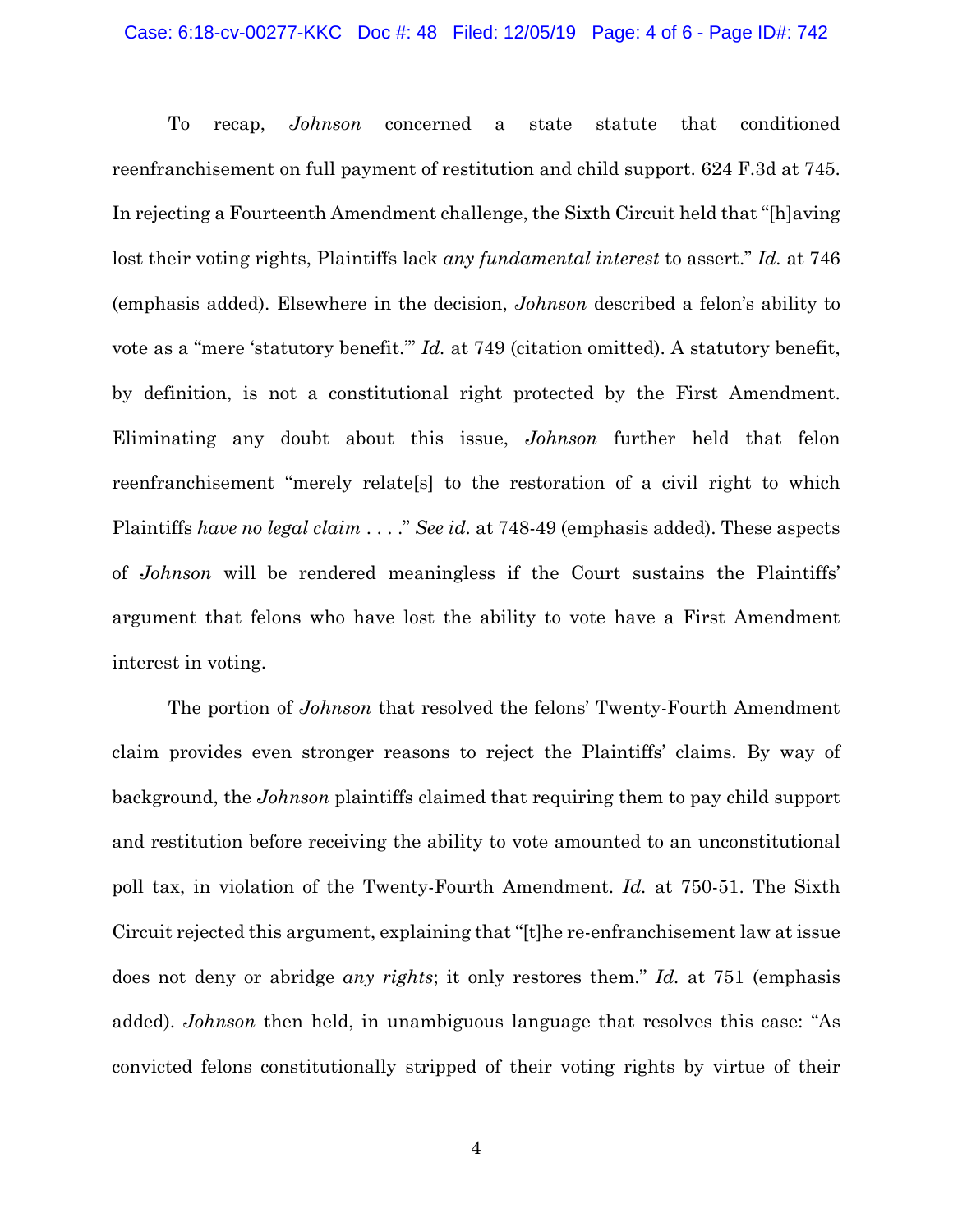convictions, *Plaintiffs possess no right to vote* and, consequently, have no cognizable Twenty-Fourth Amendment claim." *Id.* (emphasis added). This passage—specifically the part that felons "possess no right to vote"—is undeniably part of *Johnson*'s binding holding, and it is irreconcilable with the Plaintiffs' argument that felons do in fact have a constitutional right to vote. In sum, *Johnson* is a complete answer to the Plaintiffs' claims.

### **CONCLUSION**

The Court should deny the Plaintiffs' motion for summary judgment and, for the reasons explained in the Governor's motion for summary judgment and this response, should hold that Kentucky's longstanding process for felon reenfranchisement is fully consistent with the First Amendment.

Respectfully submitted,

/s/ Matthew F. Kuhn M. Stephen Pitt S. Chad Meredith Matthew F. Kuhn Brett R. Nolan Office of the Governor 700 Capitol Avenue, Suite 101 Frankfort, Kentucky 40601 Steve.Pitt@ky.gov Chad.Meredith@ky.gov Matt.Kuhn@ky.gov Brett.Nolan@ky.gov

*Counsel for Matthew G. Bevin, in his official capacity as Governor of the Commonwealth of Kentucky*